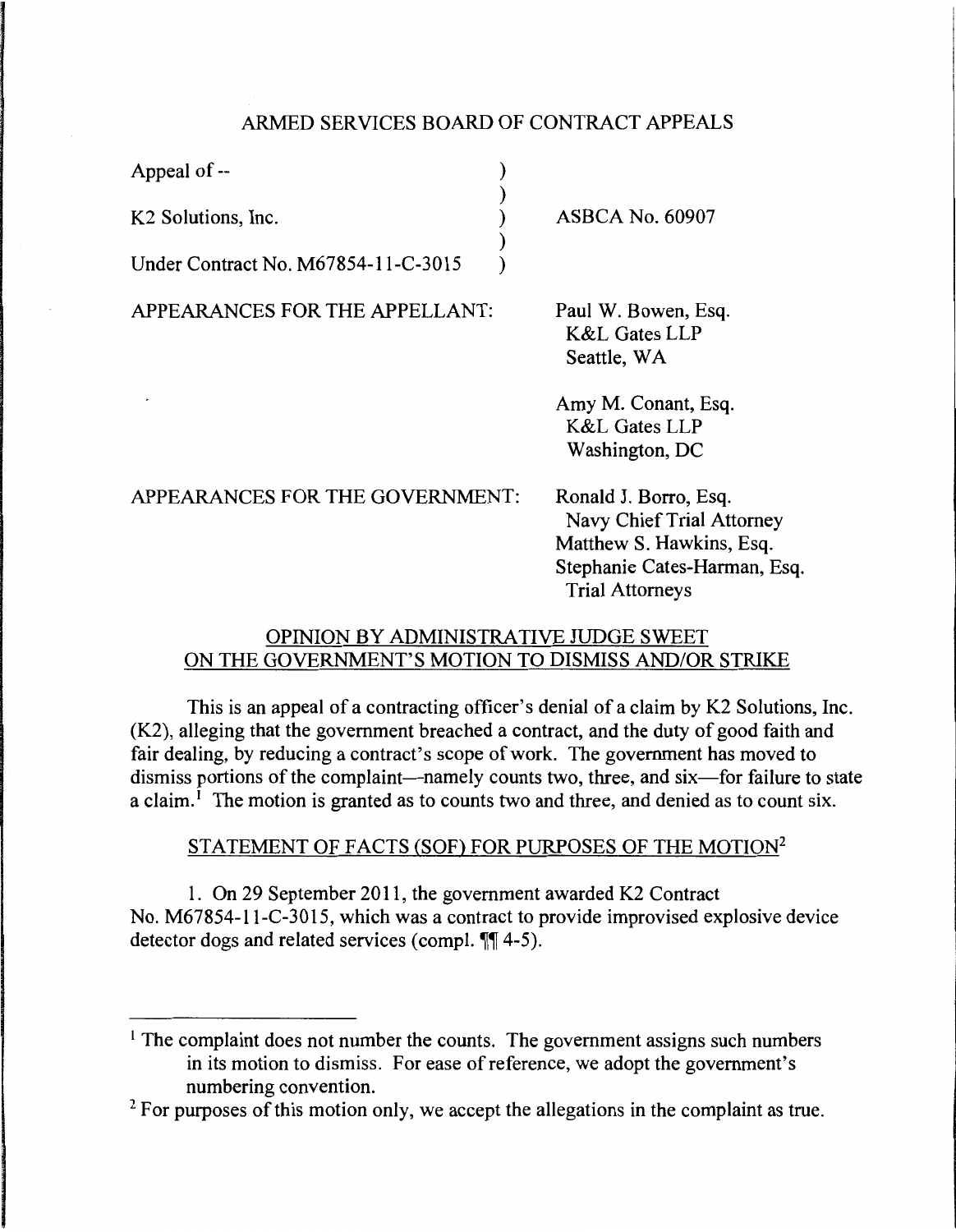2. The contract was for one base year, and two option years (compl.  $\lceil 8 \rceil$ ). Option year one, if exercised, would commence on 29 September 2012 *(id.).* 

3. K2 alleges that the government failed to exercise delivery of the full quantity of dogs and services during the base year (compl.  $\P$  25-34).

4. On 22 June 2012, the government sent K2 a notice of intent to exercise option year one (compl.  $\parallel$  37, ex. J). The notice contemplated a reduction in the requirements from the original contract *(id.).* 

5. On 31 July 2012, the government sent K2 Modification No. P00010 (Mod. 10) (compl.  $\P$  39). Mod. 10 "was a unilateral Modification purporting to exercise Option Year 1 on terms different than those agreed to by the parties in the Contract" *(id.).* In particular, Mod. 10 "reduced requirements, changed terms within certain [contract line item numbers (CLINs)], and issued new SubCLINs for reduced amounts" (compl. ¶ 40, *see also* ex. K).

6. K2 continued to perform subsequent to the issuance of Mod. 10 (compl.  $\P$  45).

7. K2 alleges that, even relative to the reduced quantities ordered in Mod. 10, the government decreased the amount of work (compl.  $\P$  50). In particular, K2 alleges that the government only paid 63 percent of the original amount awarded in the contract for option year one, and 86 percent of the amount as reduced by Mod. 10 (compl.  $\llbracket 51$ ).

8. K2 submitted a certified claim to the contracting officer (CO) on 22 April 2016 (compl.  $\P$  58). The CO denied that claim (id.  $\P$  78).<sup>3</sup>

9. This timely appeal followed.

10. Count one of the complaint alleges that the government breached the contract by failing to exercise delivery of all the ordered goods and services during the base year (compl.  $\P\P$  80-93).

11. Count two alleges that the government breached the contract by using the exercise of the first option year to reduce the scope of work (compl.  $\P\P$  95, 100-01). In particular, count two alleges that the government "attempt[ ed] to unilaterally exercise only parts of the Option Year One CLINs by exercising Option Year 1 and then immediately deleting portions of the work" (compl.  $\P$ 99).

12. Count three alleges that the government improperly exercised option year one, in violation of the contract, by decreasing the amount of work without providing K2 the opportunity to renegotiate the option (compl.  $\P\P$  104-05, 107-08).

 $3$  The certified claim asserted the same claims raised in the complaint (compl., ex. T).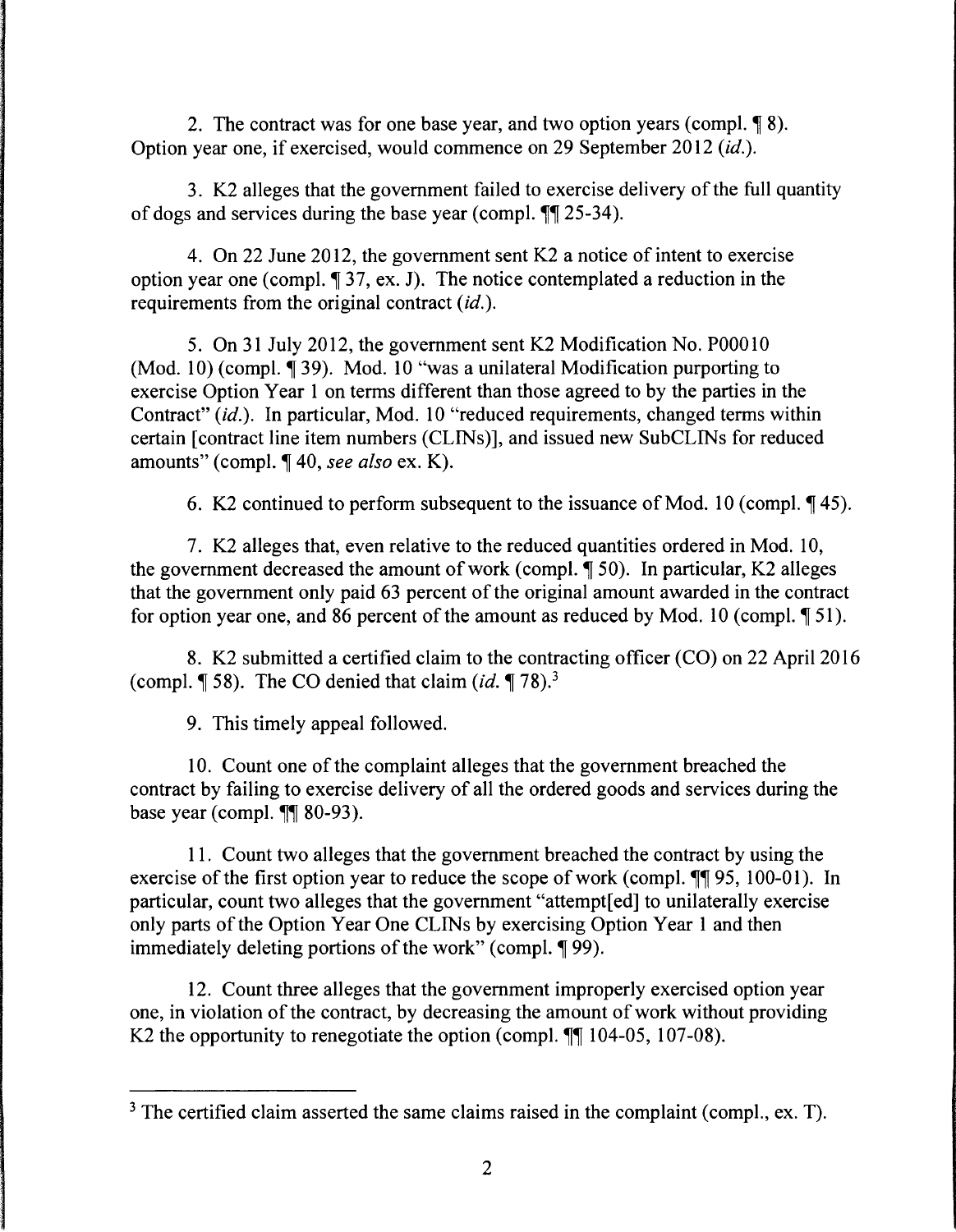13. Count four alleges that the government breached Mod. 10 by refusing to allow for the delivery of all the services ordered under Mod. 10 (compl.  $\P$  115).

14. Count five alleges that the government breached the duty of good faith and fair dealing with respect to the base year (compl.  $\P$  121-28).

15. Count six alleges that the government breached the duty of good faith and fair dealing with respect to option year one (compl.  $\P$  129-38). Count six alleges two legal theories. The first theory is that the government breached the contract's implied duty by using Mod. 10 to reduce the contract's scope of work, instead of negotiating a bilateral modification and price adjustment (id.  $\P$  $\overline{\phantom{1}}$  130-33). The second legal theory is that the government breached Mod. lO's implied duty by failing to exercise delivery of Mod. 10's full quantity (*id.*  $\P\P$  134-36).

### DECISION

### I. *Legal Standard*

Dismissal for failure to state a claim upon which relief can be granted is appropriate where the facts asserted in the complaint do not entitle the claimant to a legal remedy. *Matcon Diamond, Inc.*, ASBCA No. 59637, 15-1 BCA 136,144 at 176,407. "To survive a motion to dismiss, a complaint must contain sufficient factual matters, accepted as true, to state a claim to relief that is plausible on its face." *Ashcroft v. Iqbal,* 556 U.S. 662, 678 (2009) (citation and internal quotations omitted). We must accept all factual pleadings as true. *Id.; Matcon Diamond,* 15-1 BCA <sup>~</sup>36, 144 at 176,407. However, we do not accept as true the legal conclusions in the complaint. *Iqbal,* 556 U.S. at 678. A pleading that offers labels and conclusions, or a formulaic recitation of the elements of a cause of action will not do. *Id.* Nor does a complaint suffice if it tenders naked assertions devoid of further factual enhancement. *Id.* Moreover, we draw all reasonable inferences in favor of the appellant. *Id.* While the inferences need not be probable, they must be plausible. *Id.* Thus, the ultimate inquiry is whether the complaint alleges sufficient facts to nudge a claim across the line from conceivable to plausible. *Id.* at 680.

## II. *Counts Two and Three Fail to State a Claim*

As the government contends, counts two and three alleging that the exercise of the option violated the contract by reducing the scope of work fail to state a claim because the attempted option exercise was ineffective, so there was no option exercise that could have violated the contract (gov't br. at 4-5). "[T]he notice by which the power of an option holder is exercised must be unconditional and in exact accord with the terms of the option." *Holly Corp.*, ASBCA No. 24975, 83-1 BCA [16,327 at 81, 164 (quoting CORBIN ON CONTRACTS § 264 ( 1963) ). This is so because an option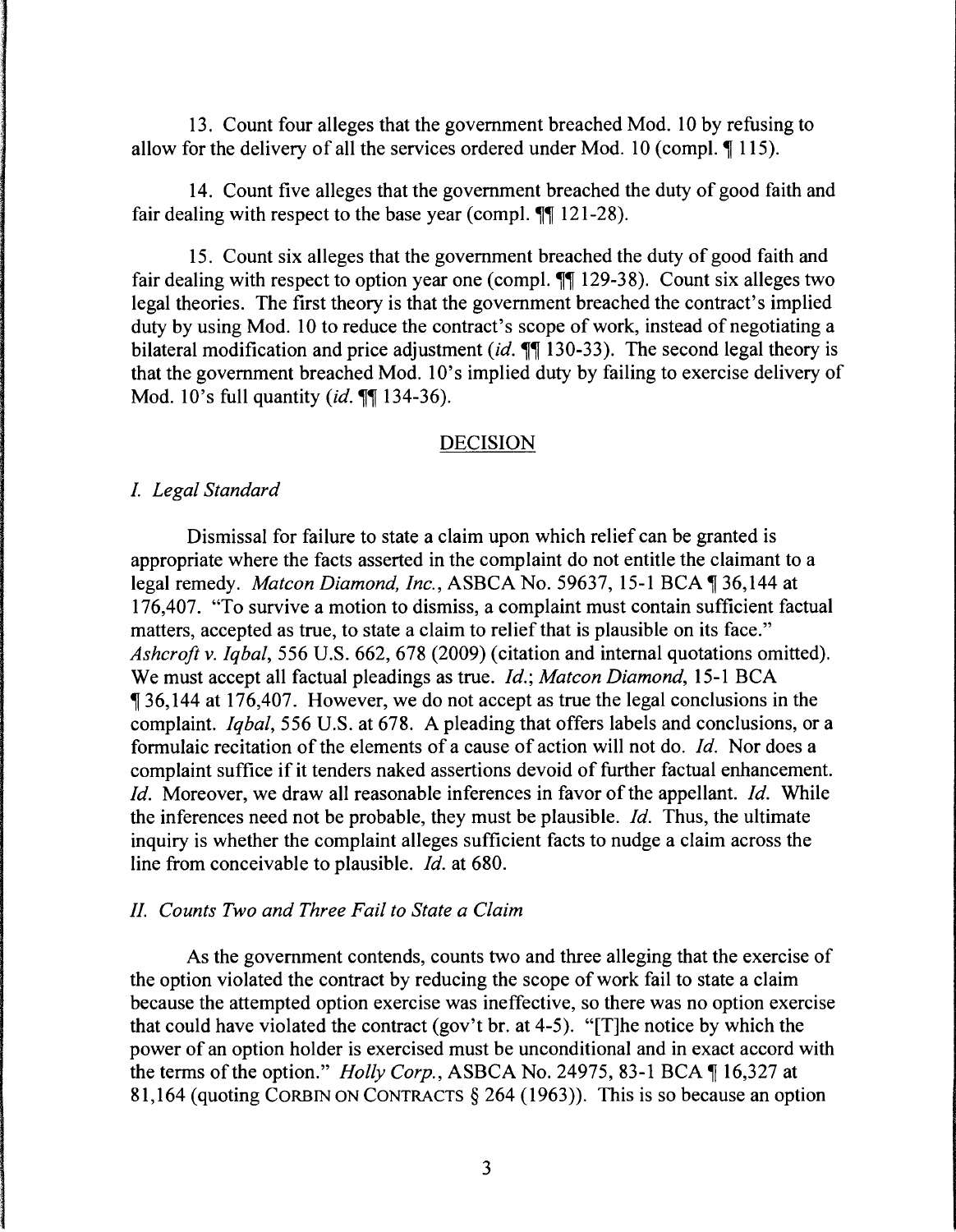is a contract to keep an offer open for a prescribed period of time, which confers upon the option holder ( optionee) the right to accept or reject the offer in accordance with its terms within the time and in the manner specified in the option. *Id.* 

Therefore, principles governing acceptance of offers ordinarily apply to the exercise of options. *Holly Corp.*, 83-1 BCA \ 16,327 at 81,164. "A notice of acceptance that is in any respect conditional or that reserves to the party giving it a power of withdrawal is not an operative notice of acceptance." *Id.* (citation omitted). "Thus, we have held that any attempt by the Government to alter the conditions of the contractor's obligation...will render ineffective the purported exercise of an option." *Id.* at 81,165.

Here, the gravamen of counts two and three is that the exercise of the option violated the contract by reducing the scope of work (SOF  $\llbracket \P \rbracket$  11-12). In support of that theory, the complaint alleges that Mod. 10 "reduced requirements, changed terms within certain CLINs, and issued new SubCLINs for reduced amounts" (SOF ¶ 5). Assuming that factual allegation is true, the alteration of the conditions of K2's obligations renders ineffective the attempted exercise of the option. *Holly Corp.,* 83-1 BCA ¶ 16,327 at 81,165. Because the government's attempt to exercise the option was ineffective, there was no option exercise that could have violated the contract. Nor could K2 challenge the non-exercise of the option. *Statistica, Inc.,* ASBCA No. 44116, 92-3 BCA ~ 25,095 at 125,126; *Pemco Aeroplex, Inc.,* ASBCA No. 47402, 95-2 BCA ¶ 27,853 at 138,889.

In an apparent attempt to avoid the conclusion that the attempt to exercise the option was ineffective, K2 argues that Mod. 10 initially effectively exercised the option, and then immediately modified the contract by reducing the scope of work (app. br. at 4).4 However, in order to determine whether Mod. 10 initially effectively exercised the option, we must look at Mod. 10 as a whole and decide whether it sought to modify the terms of the option. *Holly Corp.*, 83-1 BCA  $\P$  16,327 at 81,164. As we have stated, "*the notice* by which the power of an option holder is exercised must be unconditional and in exact accord with the terms of the option." *Id.* (emphasis added). Therefore, a document cannot both exercise and modify an option because any modification to the terms of an option constitutes a rejection of the option. *Id.* Here, because Mod. 10 allegedly was not in exact accord with the terms of the option, it is not reasonable to infer that Mod. 10 initially effectively exercised the option (SOF  $\P$  5).

Nor does *TigerSwan, Inc. v. United States,* 110 Fed. Cl. 336 (2013)—upon which K2 relies (app. br. at 4-5)—help K2. *TigerSwan* did not hold that the same document can both exercise and modify an option. *Id.* at 346-47. Indeed, *TigerSwan* did not even

<sup>4</sup> Contrary to the government's argument, the complaint articulates the theory that Mod. 10 effectively exercised the option, and then immediately reduced the scope of work (SOF  $\P$  11).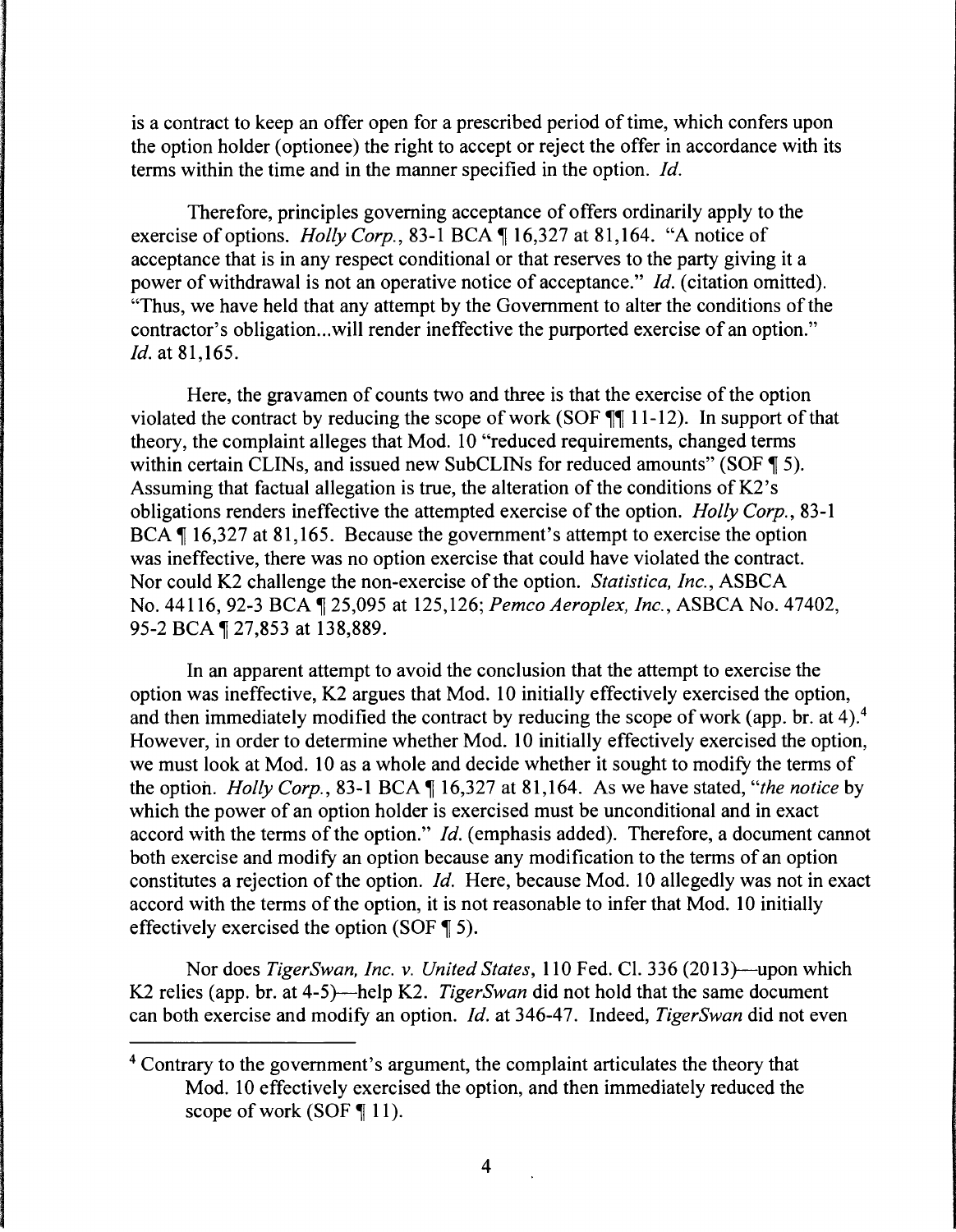deal with the exercise of an option, let alone address the issue of whether such an exercise was valid. *Id.* Rather, in *TigerSwan*, there was a valid agreement-i.e., there had been mutual assent to the same terms—and then the government terminated that agreement for convenience almost two months later through a separate document. *Id.* at 340. Therefore, *TigerSwan* (which is not binding upon us in any event) is not on point.

Alternatively, K2 argues that the legal effect of the government's attempt to use Mod. 10 to reduce the scope of work for option year one was that Mod. 10 constituted a rejection of the offer embodied in the option, and a counter-offer, which K2 accepted through performance. *DeMarco Durzo Development Co. v. United States,* 69 Fed. Cl. 262, 275 (2005) (citing RESTATEMENT (SECOND) OF CONTRACTS§ 59). All that proves is that K2 may have a claim for any breach of the new agreement embodied in Mod. 10. *Id.*<sup>5</sup> However, K2 asserts that claim in count four, which is not the subject of the motion to dismiss or this opinion (SOF  $\P$  13).

## *III. Count Six States a Claim*

Count six states a claim for a breach of the duty of good faith and fair dealing. Every contract imposes upon each party a duty of good faith and fair dealing in its performance and enforcement. *Metcalf Constr. Co. v. United States,* 742 F.3d 984, 990 (Fed. Cir. 2014). The duty includes a duty not to interfere with the other party's performance, and not to act so as to destroy the reasonable expectations of the other party regarding the fruits of the contract. *Id.* 

In particular, a "bait and switch" breaches the duty of good faith and fair dealing. *Teresa A. McVicker, P.C., ASBCA Nos.* 57487, 57653, 12-2 BCA 135,127 at 172,463. A bait and switch occurs when the government awards a significant contract benefit to a contractor, only to improperly eliminate that benefit soon thereafter. *Id.* 

Here, the government moves to dismiss count six insofar as it alleges that the government breached the option's implied duty before the government ineffectively exercised the option (gov't br. at 6). Neither of the two legal theories asserted by count six alleges that the government breached the option's implied duty before the government ineffectively exercised the option (SOF  $\P$  15). The first theory alleges that the government breached the contract's implied duty *(id.).* The second legal theory alleges that the government breached Mod. 10's implied duty when it reduced Mod. 10's scope of work *(id.).* 

<sup>5</sup> Alternatively, K2 may have a claim under count four for cost plus profit for the work it performed during option year one. *Holly Corp.*, 83-1 BCA ¶ 16,327 at 81,165; *Lockheed Martin Corp.*, ASBCA No. 45719, 00-2 BCA 131,025.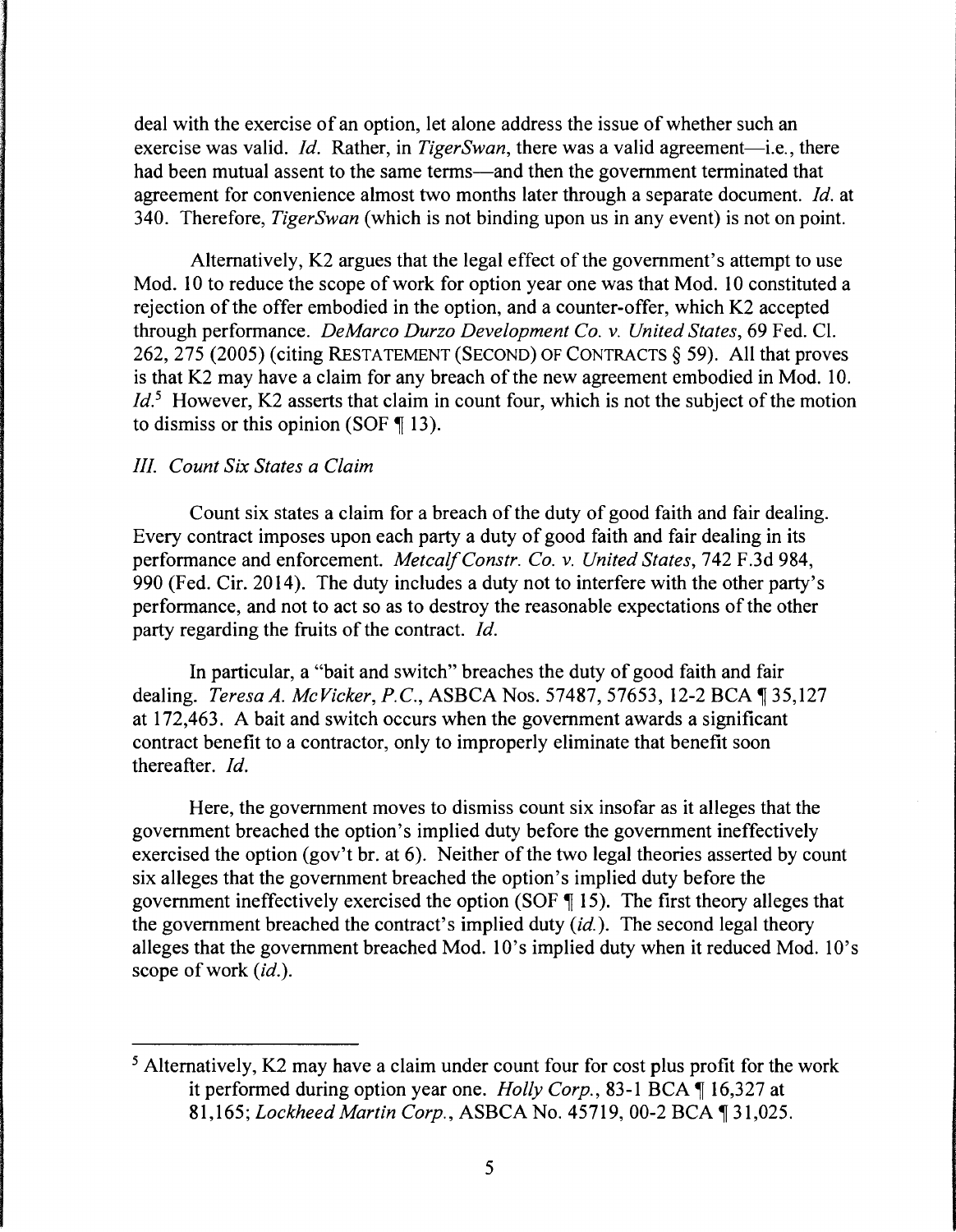While Mod. 10 was an ineffective exercise of the option, it plausibly also constituted a new offer that K2 accepted through performance. *DeMarco,* 60 Fed. Cl. at 275. As with all agreements, any new agreement would impose a duty of good faith and fair dealing after it became effective. *Metcalf,* 742 F.3d at 990. Count six alleges that the government breached that duty after Mod. 10 became effective by reducing Mod. 10's scope of work (SOF  $\parallel$  15). Because count six does not allege that the government breached the option's implied duty before the government ineffectively exercised the option, the government's motion to dismiss count six is denied.

#### **CONCLUSION**

The partial motion to dismiss is granted in part, and denied in part. Counts two and three—which correspond to paragraphs 94 through 109 of the complaint—are dismissed for failure to state a claim.

Dated: 13 July 2017

Junes R. Sweet

JAMES R. SWEET Administrative Judge Armed Services Board of Contract Appeals

I concur

RICHARD SHACKLEFORD Administrative Judge Acting Chairman Armed Services Board of Contract Appeals

I concur

J. REID PROUTY Administrative Judge **Acting Vice Chairman Armed Services Board** of Contract Appeals